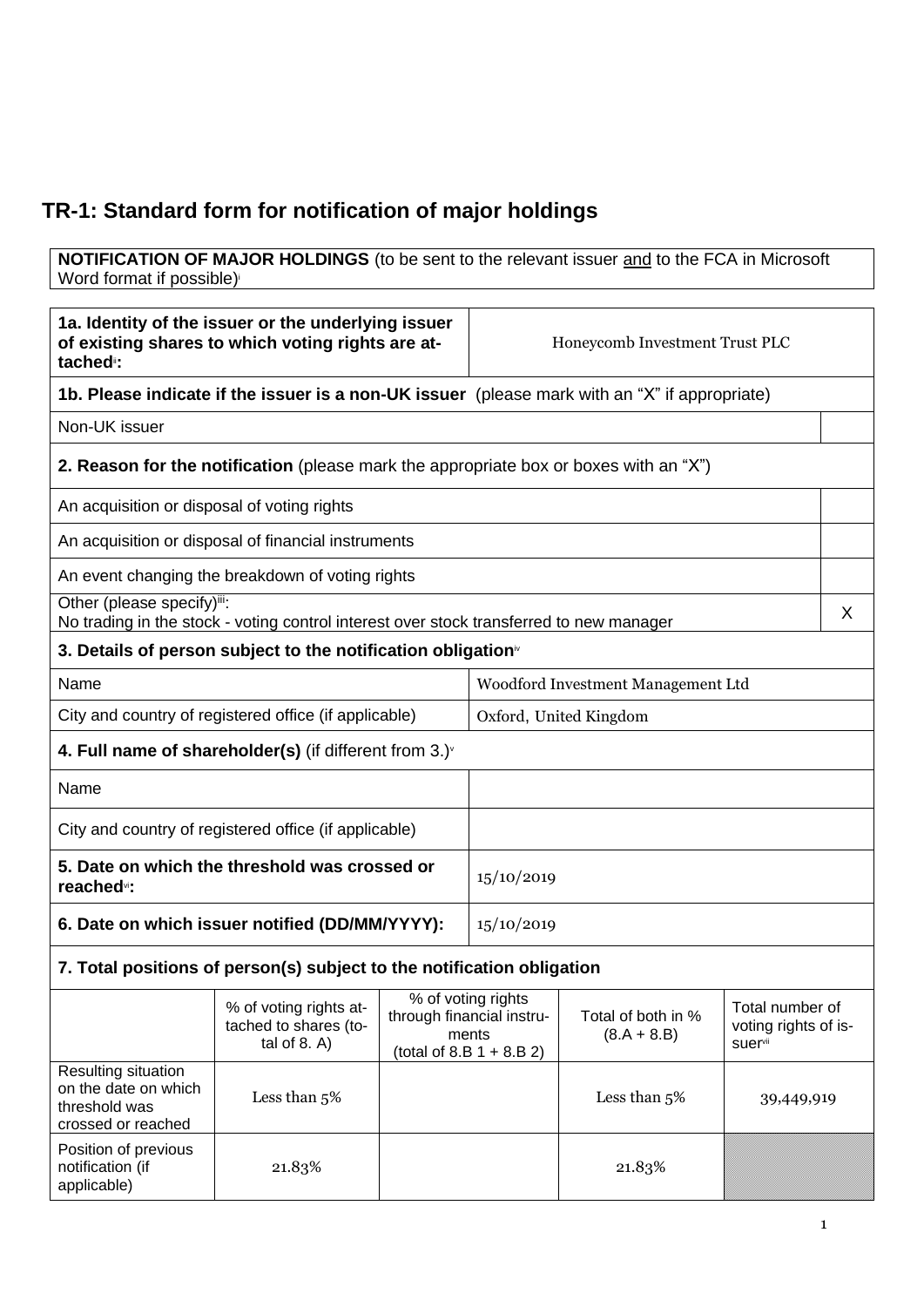| <b>reached</b> viii          |                                                 |                                                    | 8. Notified details of the resulting situation on the date on which the threshold was crossed or |                                                    |  |
|------------------------------|-------------------------------------------------|----------------------------------------------------|--------------------------------------------------------------------------------------------------|----------------------------------------------------|--|
|                              | A: Voting rights attached to shares             |                                                    |                                                                                                  |                                                    |  |
| Class/type of                | Number of voting rightsix                       |                                                    | % of voting rights                                                                               |                                                    |  |
| shares                       | <b>Direct</b>                                   | <b>Indirect</b>                                    | <b>Direct</b>                                                                                    | <b>Indirect</b>                                    |  |
| ISIN code (if possi-<br>ble) | (Art 9 of Directive<br>2004/109/EC)<br>(DTR5.1) | (Art 10 of Directive<br>2004/109/EC)<br>(DTR5.2.1) | (Art 9 of Directive<br>2004/109/EC) (DTR5.1)                                                     | (Art 10 of Directive<br>2004/109/EC)<br>(DTR5.2.1) |  |
| GBooBYZV3G25                 | Less than $5\%$                                 |                                                    | Less than $5\%$                                                                                  |                                                    |  |
|                              |                                                 |                                                    |                                                                                                  |                                                    |  |
| <b>SUBTOTAL 8. A</b>         | Less than 5%                                    |                                                    | Less than 5%                                                                                     |                                                    |  |

| B 1: Financial Instruments according to Art. 13(1)(a) of Directive 2004/109/EC (DTR5.3.1.1 (a)) |                                      |                                         |                                                                                                               |                       |
|-------------------------------------------------------------------------------------------------|--------------------------------------|-----------------------------------------|---------------------------------------------------------------------------------------------------------------|-----------------------|
| <b>Type of financial</b><br>instrument                                                          | Expira-<br>tion<br>date <sup>x</sup> | Exercise/<br><b>Conversion Periodxi</b> | <b>Number of voting</b><br>rights that may be ac-<br>quired if the instru-<br>ment is<br>exercised/converted. | % of voting<br>rights |
|                                                                                                 |                                      |                                         |                                                                                                               |                       |
|                                                                                                 |                                      | <b>SUBTOTAL 8. B 1</b>                  |                                                                                                               |                       |

| 2004/109/EC (DTR5.3.1.1 (b))           |                               |                                             | B 2: Financial Instruments with similar economic effect according to Art. 13(1)(b) of Directive |                                   |                       |
|----------------------------------------|-------------------------------|---------------------------------------------|-------------------------------------------------------------------------------------------------|-----------------------------------|-----------------------|
| Type of finan-<br>cial instru-<br>ment | <b>Expiration</b><br>$date^x$ | Exercise/<br><b>Conversion</b><br>Period xi | <b>Physical or</b><br>cash<br><b>settlement</b> xii                                             | <b>Number of</b><br>voting rights | % of voting<br>rights |
|                                        |                               |                                             | <b>SUBTOTAL</b>                                                                                 |                                   |                       |
|                                        |                               |                                             | 8.B.2                                                                                           |                                   |                       |